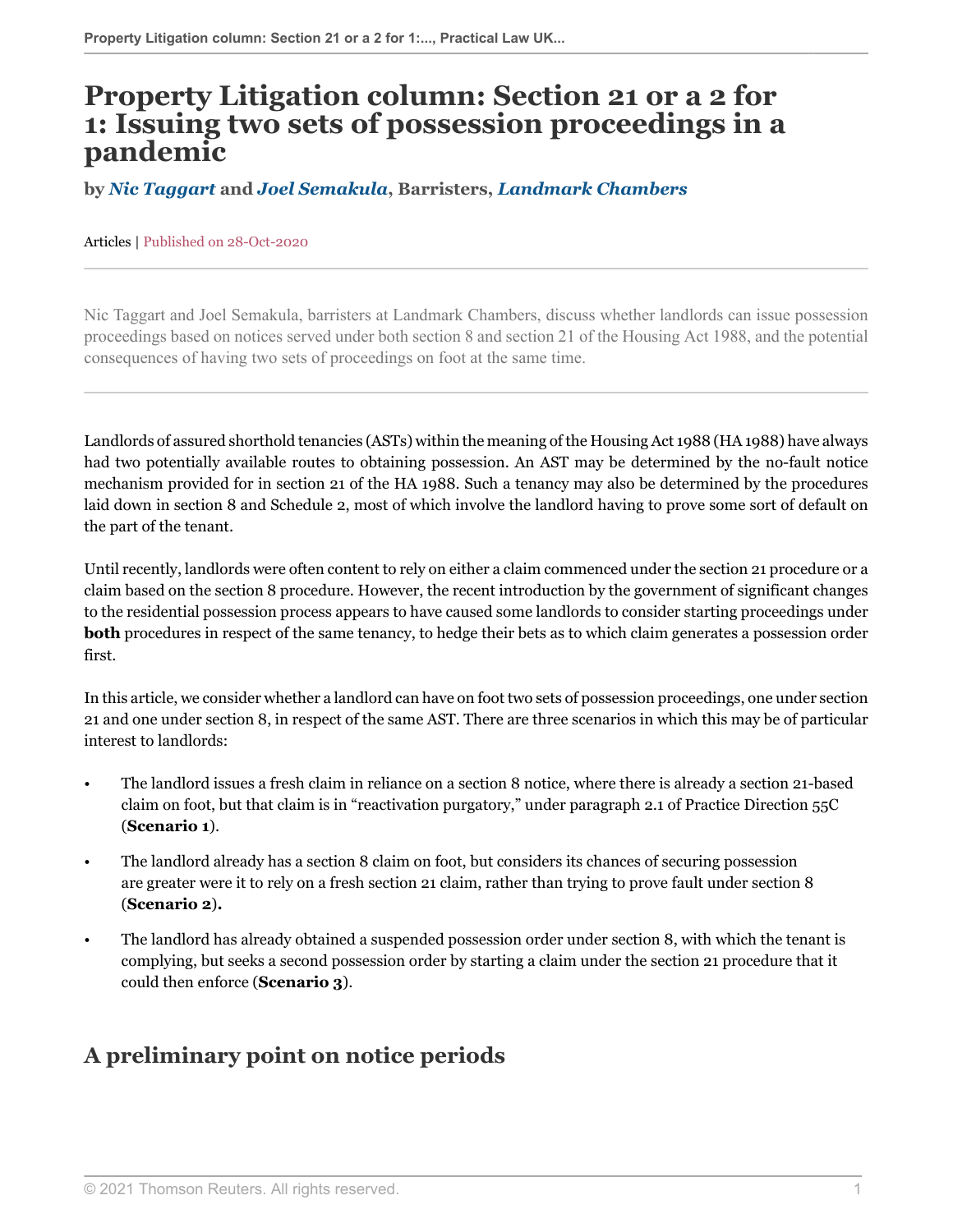The issues identified seem to have come to the fore due to the increased notice periods currently required under section 21 and section 8 of the HA 1988 in both England and Wales, pursuant to Schedule 29 of the Coronavirus Act 2020 (CVA 2020).

In England, the notice periods are now, with effect from 29 August 2020, generally six months. Previously, for notices served from 26 March 2020 to 28 August 2020, the notice periods were three months. We say "generally", because where the landlord is able to rely on one of the "serious exceptional" grounds under section 8 and Schedule 2 (for example, anti-social behaviour, at least six months' rent arrears, causing nuisance and/or annoyance, illegal/ immoral use of property, domestic abuse or rioting) the notice periods are significantly shorter (*paragraph 6, Schedule 29, CVA 2020*).

In Wales, the notice periods are also now generally six months (subject to exceptions where the landlord relies on grounds involving anti-social behaviour, nuisance and annoyance, and domestic violence, where the notice periods are shorter).

Of course, where the landlord has a choice between issuing a notice under section 8 or section 21, there may be a tactical advantage in choosing to proceed with one type of notice over the other.

However, the landlord cannot realistically gain anything from the different notice periods where one set of proceedings have already been started. It is arguable that a landlord may not be able to issue a section 21 claim until the relevant notice period has expired (see the obiter comments of Schiemann and Kennedy LLJ in *Lower Street Properties v Jones (1996) 28 HLR 877 (CA)*). A landlord can, in theory, commence a claim under section 8 before the date set out in the section 8 notice has passed, on the basis that the court has a limited power to dispense with the notice under section  $8(1)(b)$ . A landlord who adopts this approach is taking a big risk, and one which is likely to add to the delays in ultimately obtaining possession.

Accordingly, where the landlord has already started one set of proceedings, any perceived advantages in the shorter notice period will ordinarily be illusory as, by the time the landlord starts the second claim, both the notice periods will have already expired.

We consider whether the way in which the courts will prioritise cases during the COVID-19 pandemic will have any bearing on these tactical considerations, below.

# *Salix Homes v Mantato [2019] EWCA Civ 445*

Although not directly on the points raised in the scenarios we are examining, the decision of the Court of Appeal in *Salix Homes v Mantato* is very informative as to what a court might do if considering one of those scenarios.

Mr Mantato was a secure tenant under the Housing Act 1985 (HA 1985). In 2008, his then landlord, Salford City Council, obtained a suspended possession order under section 85 of the HA 1985. There were then several successive suspended warrants, each on terms, but the arrears were never cleared.

The reversion on Mr Mantato's tenancy was assigned by the Council to a private landlord, Salix, in 2015. The change in landlord caused the tenancy to become an assured tenancy, governed by the HA 1988. In 2017, Salix started fresh proceedings pursuant to section 8 of the HA 1988, relying on grounds 10 and 11 of Schedule 2 (namely, arrears of rent and persistent delay in payment of rent). Salix obtained a possession order and executed a warrant to obtain possession. Mr Mantato sought to set aside the order and the warrant on the basis that it was an abuse of process to issue the 2017 claim where there was still an undischarged warrant in the 2008 claim.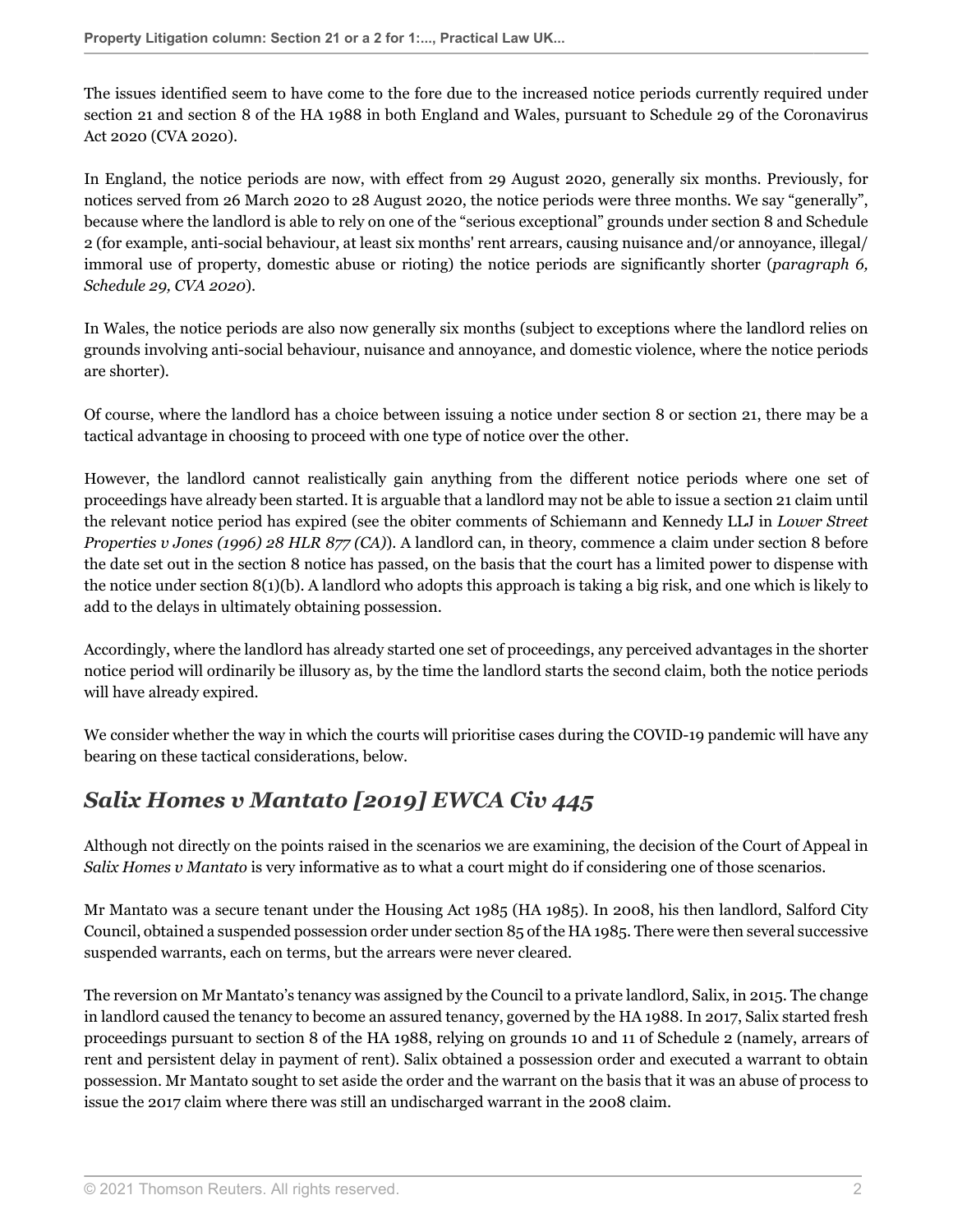The question for the Court of Appeal was whether Salix was prevented from obtaining a possession order in the 2017 claim by the existing undischarged possession order made in previous proceedings. The Court of Appeal unanimously determined, at paragraph 35, that the cause of action for possession in the 2017 claim was separate to and different from that which founded the 2008 claim: the right to possession arose from different facts, relating to different types of tenancy, regulated under different statutes and which required proof of different facts and matters in order to obtain possession. Thus, there was no abuse of process or *res judicata* and Salix was entitled to possession.

# **Issuing additional claims**

In our view, in light of *Mantato,* a landlord **can** issue separate claims in respect of the same tenancy, one relying on section 8 and one relying on section 21, either at the same time or when one claim is already on foot*.* It can also obtain a possession order under one or other claim, provided that it goes carefully in disclosing the existence of both claims.

This is permitted because the causes of action for possession in these claims are separate and distinct. They each rely on the existence of a different set of facts, even though they arise under the same Act. On the one hand, a claim under section 8 requires the landlord to **prove** that one or more of the grounds in Schedule 2 to HA 1998 is satisfied, and in the case of a discretionary ground, that it is reasonable to make the order under section  $7(4)$ . On the other hand, section 21 only requires the landlord to establish that it was entitled to serve and that is has served a valid notice in accordance with that section.

Thus, beyond proving the tenancy itself, there is no factual overlap between seeking possession under section 21 and under section 8. Indeed, section 21(1) expressly provides that the court may make an order for possession thereunder without prejudice to the landlord's right to make a claim under section 8 (see further *Panayi and Pyrkos v Roberts (1993) 25 HLR 421 (CA)*).

As the causes of action under section 8 and section 21 are separate and distinct, then the *Mantato* analysis demonstrates that there is no abuse of process in issuing two claims in respect of any of the three scenarios, nor is there a *res judicata* when the first judgment is obtained (in Scenario 3).

#### **Abuse of process**

However, the landlord seeking to issue separate claims is not quite in the clear. In *Mantato*, at paragraph 37, the Court of Appeal warned that a landlord could nevertheless find itself exposed to an allegation of abuse of process when obtaining judgment. The court thought that there could be an abuse of process in the wider sense identified by Lord Sumption in *Virgin Atlantic Airways Ltd v Premium Aircraft Interiors UK Ltd [2013] UKSC 46* (at paragraph 17).

The court in *Mantato* held that there was no abuse of process of the facts before it, because the judge who dealt with the application to set aside the order made in the 2017 claim was aware of the 2008 claim, even though the judge who originally made the order in the 2017 claim was not. It further held that there was, on the facts, no unfairness to the tenant from the differing procedures, as the tenant would not be left unclear as to which conditions to comply with, nor could the landlord choose whichever set of conditions and order were most favourable to him.

From this, we deduce that it would be prudent for the landlord to disclose the existence of both sets of proceedings whenever before the court on one of them. This reduces the risk of an argument to set aside the judgment on the basis that the judge might have made a different order (even a case management order) had they been made aware of the other proceedings. In Scenario 3, where the landlord has already obtained a suspended possession order under section 8 with which the tenant is complying, there is an inevitable risk of the tenant raising such arguments.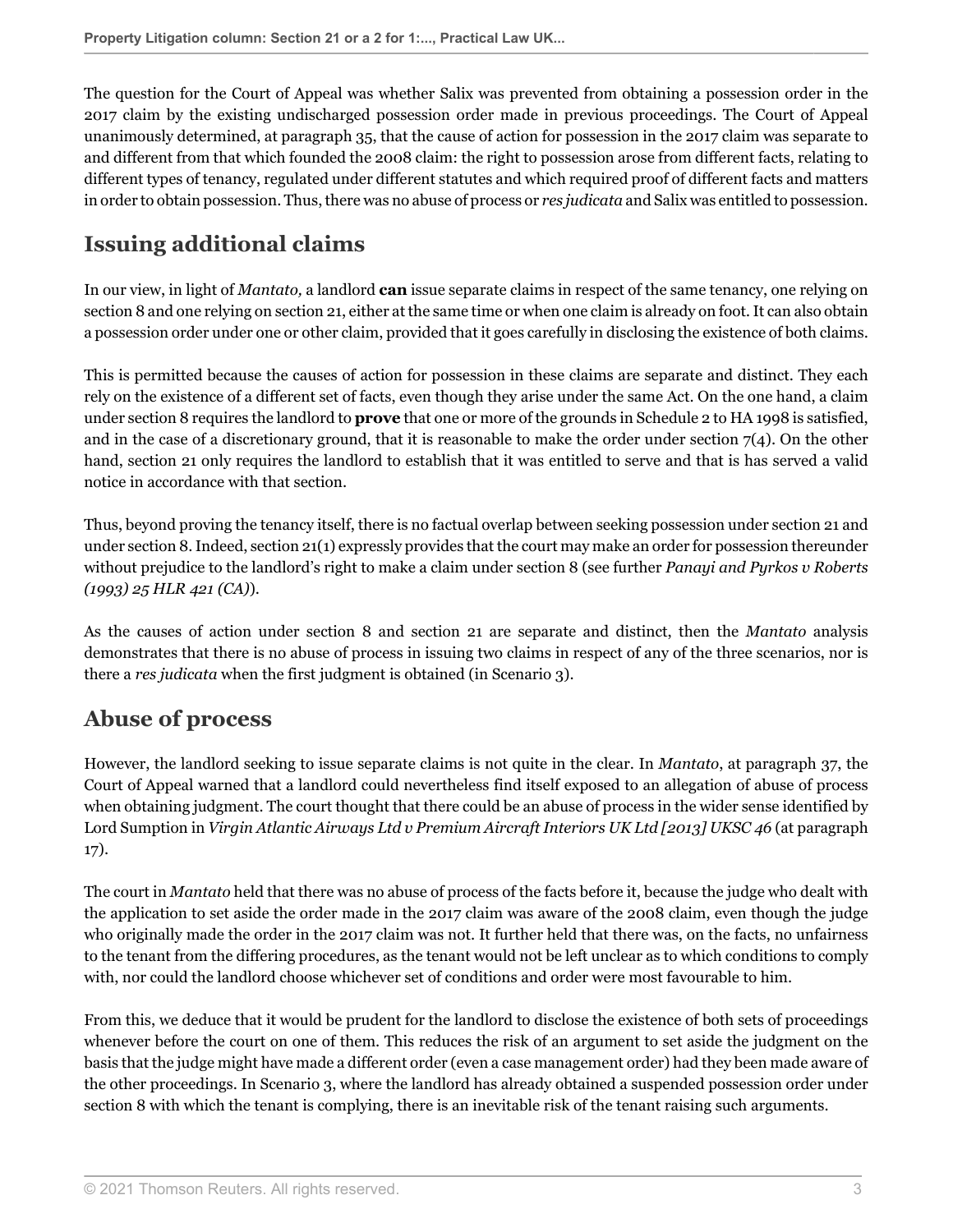Given the goal is to obtain possession as quickly as possible, we will now consider each of the scenarios in turn.

#### **Scenario 1: section 8 claim where section 21 proceedings already started**

In reality, the issue of section 8 proceedings may not be any faster. This all depends on the court's case management directions which we consider below. Section 8 claims usually require facts to be found at a trial, which make them usually take longer to come on and be determined than section 21 proceedings.

#### **Scenario 2: section 21 claim where section 8 proceedings already started**

This issue of section 21 proceedings should ordinarily be faster. Where everything is in order, the court usually deals with section 21 proceedings on the papers. However, once the court is informed that there are section 8 proceedings afoot, they may decide to call the claim in for a hearing. Further, it may not be quicker overall, as it depends on the speed at which any given claim is actually proceeding through the system; your guess is as good as ours as to which one will get heard first.

#### **Scenario 3: fresh proceedings where suspended possession order exists**

As long as the tenant continues to comply with the suspended possession order, the issue of section 21 proceedings will be a faster route to an enforceable possession order.

#### **The COVID-19 pandemic**

Finally, an article about possession proceedings today would be incomplete without proper consideration of the "C" word: coronavirus.

In circumstances where the purpose of issuing additional proceedings is to gain actual possession faster than existing proceedings allow, landlords should be aware that these new proceedings are being issued at a time when *"[t]he legal system faces a combination of (a) accrued demand from the stay, (b) forthcoming major demand caused by economic consequences of the pandemic, and (c) reduced physical court capacity because of social distancing. The challenge, and its scale, does not have a precedent"* (see paragraph 1 of *Overall Arrangements for Possession Proceedings,* dated 17 September 2020).

Users beware. A key purpose of the *Overall Arrangements* is to reduce volume in the system, and to enable court process and hearings to operate efficiently (see paragraphs 4 and 6 in particular). Every additional claim decreases the chances of everybody getting a speedy hearing. One option is for landlords to discontinue claims on which they no longer rely pursuant to CPR 38.2. However, this opens them up to liability for the tenant's costs in respect of those discontinued proceedings pursuant to CPR 38.6(1). In any event, these costs are unlikely to be significant in most cases.

For those that proceed with issuing additional claims, not all new claims are created equal. Certain types of claim (mainly those involving the risk or threat of harm, extreme rent arrears or other types of serious breach of tenancy) will receive priority listing. Subject to this, priority will be given to claims issued before the stay commenced in March 2020 (see paragraphs 43 to 45 of the *Overall Arrangements*).